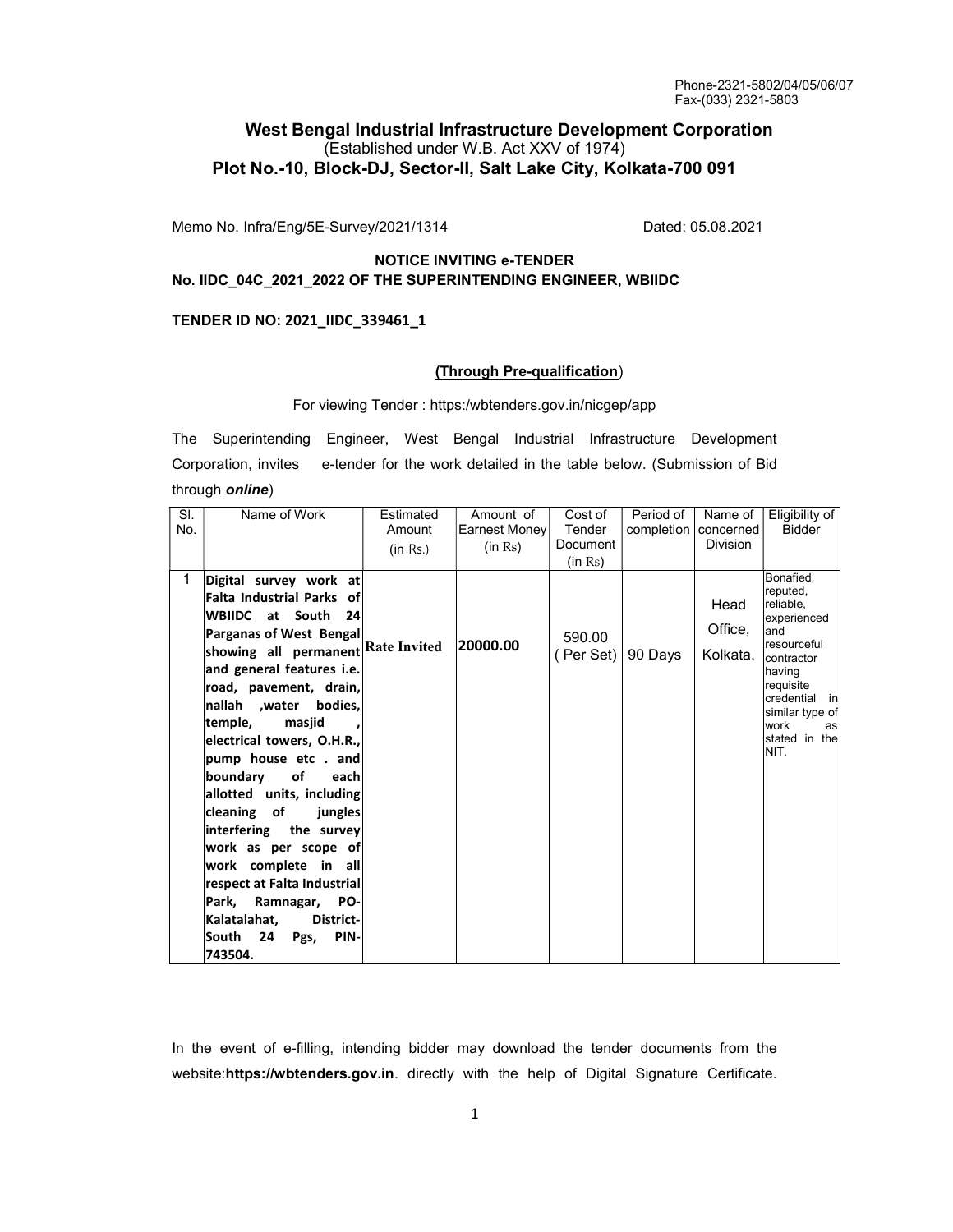Necessary cost of Tender Document (tender fees) and Earnest Money have to be deposited within the stipulated period by the bidder through the following payment mode as per Memorandum of Finance Department , Govt. of West Bengal vide No. 3975-F(Y) dated 28<sup>th</sup> July, 2016 (Refer: "Annexure-I in Bidders guide line") :-

- a) Payment by Net Banking (any listed bank) through ICICI Bank Payment Gateway.
- b) Payment through RTGS/NEFT.

The original documents should be submitted physically for verification to the Estimating Section of the Superintending Engineer, within the stipulated period as stated in NIT. However the Department (Tender Inviting Authority) will not be held responsible for late delivery or loss of the documents so mailed through post/courier. Bidder should note that non-submission of documents for physical verification to the Estimating Section of the Superintending Engineer, as mentioned in Sl. No. 18 - Important Information, will lead to rejection of Bid, without any reference. Technical Bid and Financial Bid both will be submitted concurrently duly digitally signed in the https://wbtenders.gov.in. Tender document may be downloaded from website & Submission of Technical Bid/Financial Bid as per tender time schedule stated in Sl. No.18. The documents submitted by the bidders should be properly indexed & digitally signed.

 In terms of Finance Department, Audit Branch, Govt. of West Bengal's Notification No. 4374-F(Y) dated 13th July, 2017, the Bidder has to upload valid 15-digit Goods and Services Taxpayer Identification Number (GSTIN) under GST Act, 2017, along with his bid. The Bidder should note that bid submitted without GSTIN will be summarily rejected.

- 1. Both Technical document and Financial Bid are to be submitted in technical (Statutory & Non.-Statutory Folder) and financial folder concurrently duly digitally signed in the website http://wbtenders.gov.in. **Bidder should note that when cost** of work exceeds Rs.1.00 Crore, bidder should provide declaration with requisite details that in his establishment there is at least 1(one) Degree holder Civil Engineer and 2(two) Diploma holder Civil Engineers who will be posted in work site. Bidder should furnish necessary undertakings.
- 2. The Technical document and Financial Bid be submitted online on or before 23.08.2021 up to 05.00 p.m. The Financial Offer of the prospective tenderer will be considered only if the TECHNICAL Document (both statutory and non-statutory) of the tenderer found qualified by the Superintending Engineer/ Tender Committee, WBIIDC. The decision of the Superintending Engineer/ Tender Committee, WBIIDC will be final and absolute in this respect. The list of both Responsive and Non-Responsive Bidders will be displayed in the website and also in the Notice Board of the office of WBIIDC, on the scheduled date and time.
- 3. Eligibility criteria for participation in the tender.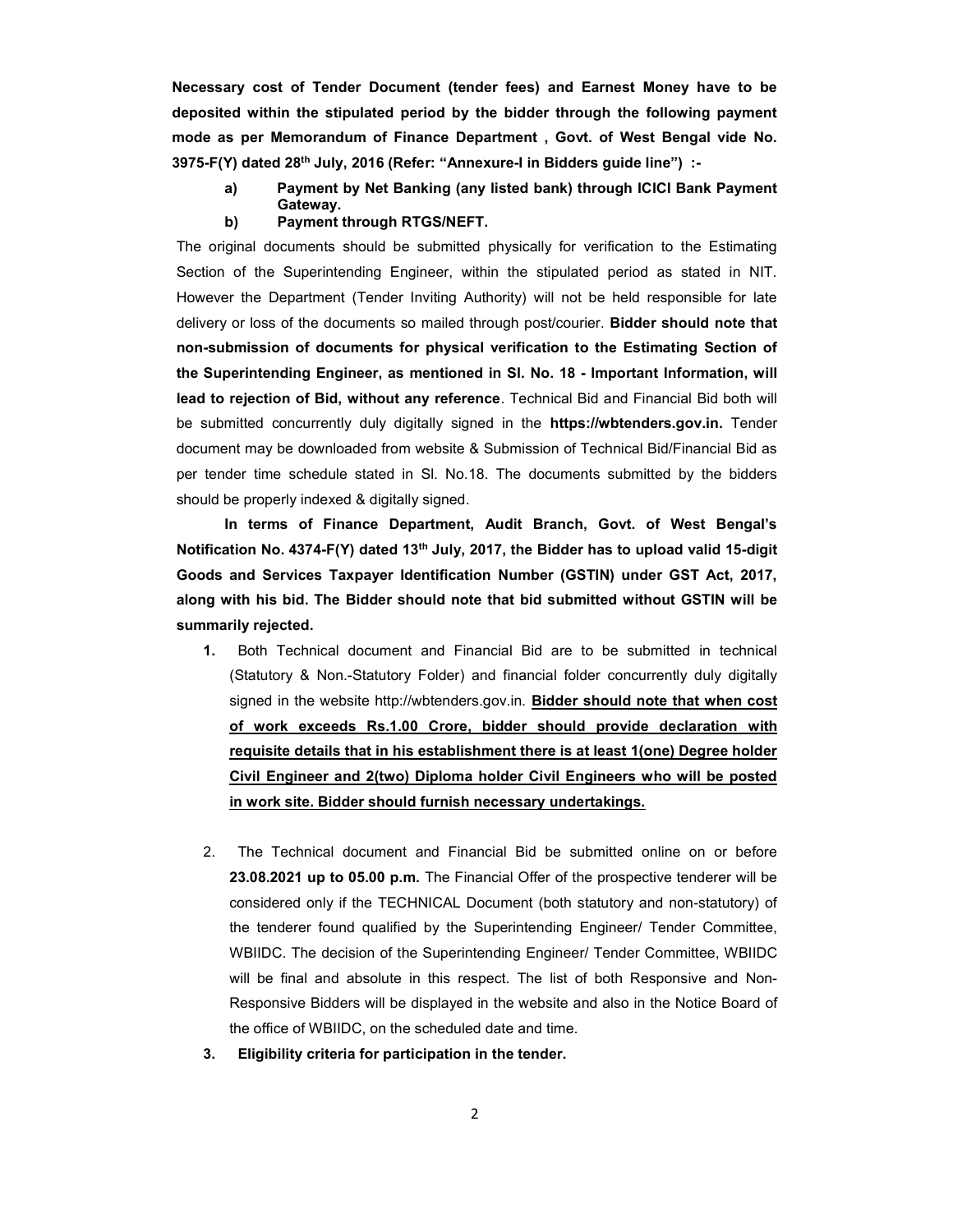- i) Intending tenderers should produce credentials of a similar nature of completed work of the minimum value of 40% (Forty percent) [price updated @ 10% per annum compoundable from the date of completion of work ] of the estimated amount put to tender during 5 (five) years prior to the date of issue of the tender notice ; or,
- ii) Intending tenderers should produce credentials of 2 (two) similar nature of completed work, each of the minimum value of 30% (Thirty percent) of the estimated amount put to tender during 5(five) years prior to the date of issue of the tender notice; or.
- iii) Intending tenderers should produce credentials of one single running work of similar nature which has been completed to the extent of 80% Eighty percent) or more and value of which not less than the value (i) above ;

In case of running works, only those tenderers who will submit the certificates of satisfactory running work from the concerned Executive Engineer, or equivalent competent authority will be eligible for the tender. In the required certificate it should be clearly stated that the work is in progress satisfactorily running work from the concerned Executive Engineer, or equivalent competent authority will be eligible for the tender. In the required certificate it should be clearly stated that the work is in progress satisfactorily and also that no penal action has been initiated against the executed agency, i.e., the tenderer.

N.B.:- Completion certificate should contain a) Name of work, (b) Name and address of Client, (c) Amount put to tender, (d) Date of commencement of work (e) Date of completion of work, (f) Final Bill Value. Completion certificate must be attached with respective work order and work schedule. This completion certificate be issued by engineering officer not below the rank of Executive Engineer or for non-engineering organization by Drawing and Disbursement Officer of concerned Accounts Office. Payment Certificate will not be treated as credential.

- iv. A bidder is not permitted to participate, if he has been debarred or penalized for any reasons out of work, by any Government department. During the bidding process if it is found that the firm has been debarred or penalized by any Govt. Department, the bid will be rejected outright.
- v. In terms of Finance Deptt., Govt. of West Bengal G.O.No.4608-F(Y), dt.18.07.18, when Bid rate is 80% or less of Estimated Amount put to Tender, the bidder shall submit Additional Performance Security @ 10% of the Tendered Amount from any Schedule Bank, before issuance of work order.
- vi. Current Income Tax Acknowledgement Receipt, valid P.T. Deposit Challan, Pan Card, Goods and Service Tax (GSTIN) Registration Certificate along with Identification Number GST Act, 2017 are to be accompanied with the Technical Bid Documents. [ non-statutory documents ].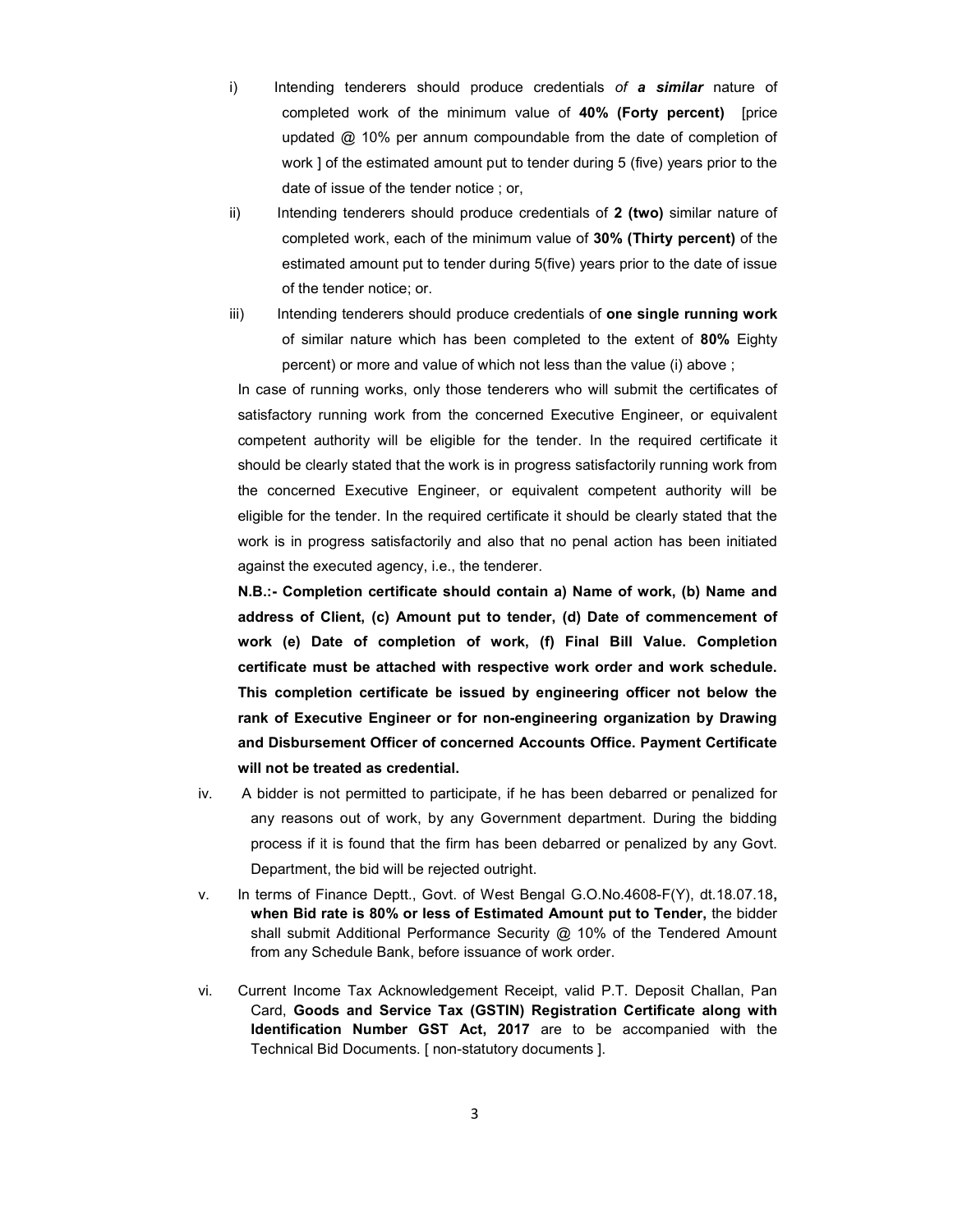Tax Invoices(s) needs to be issued by the supplier for raising claim under the contract showing separately the tax charged in accordance with the provisions of GST Act, 2017.

- vii. In case of Proprietorship and Partnership Firms and Company the Tax Audited Report is to be furnished along with Balance Sheet & Profit and Loss A/c. for the Assessment Year 2020-2021.[Non statutory Documents]
- viii. Declaration regarding Structure and Organization duly digitally signed by the applicant to be submitted along with application.
- ix. Registered Unemployed Engineers' Co-operative Societies are required to furnish valid Bye Law, Current Audit Report, Current N.O.C. from A.R.C.S., Minutes of last AGM. And also submit documents of the society consists at least 10 (ten) members out of which at least 60% should hold degree or diploma in any branch in Engineering.(Non-Statutory documents)
- x. Joint venture will not be allowed to participate in the above NIT. A prospective bidder shall be allowed to participate in a single job either in the capacity of individual or as a partner of a firm. If found to have applied severally in a single job, all his applications will be rejected for that job.
- xi. An undertaking shall be given stating thereby that the Firm has not been debarred or penalized for any reasons out of work, by any Government Department during last five (5) years.
- xii. Where there is a discrepancy between the unit rate and corresponding total amount resulting from multiplying the unit rate by the quantity in the BOQ, the unit rate quoted shall govern.
- xiii. Prevailing safety norms has to be followed so that LTI (Loss of time due to injury) is zero.
- xiv. The Partnership Firm shall furnish the registered partnership deed and the company shall furnish the Article of Association and Memorandum. [Non statutory Documents]
- xv. No mobilization/secured advance will be allowed. No price preference will be allowed to any category of bidder.
- xvi. The executing agency (successful bidder) may not get a running payment unless the gross amount of running bill will reach 30% of the tendered amount. Provisions in Clause(s) 7, 8 & 9 contained in W.B. Form No.2911 (ii) so far as they relate to quantum and frequencies of payment are to be treated as superseded.
- 4. Intending bidder if desires may attend pre-bid meeting.
- 5. Where an individual person holds a digital certificate in his own name duly issued to him against the company or the firm of which he happens to be a director or partner, such individual person shall, while uploading any tender for and on behalf of such company or firm, invariably upload a copy of registered power of attorney showing clear authorization in his favour, by the rest of the directors of such company or the partners of such firm, to upload such tender. The power of attorney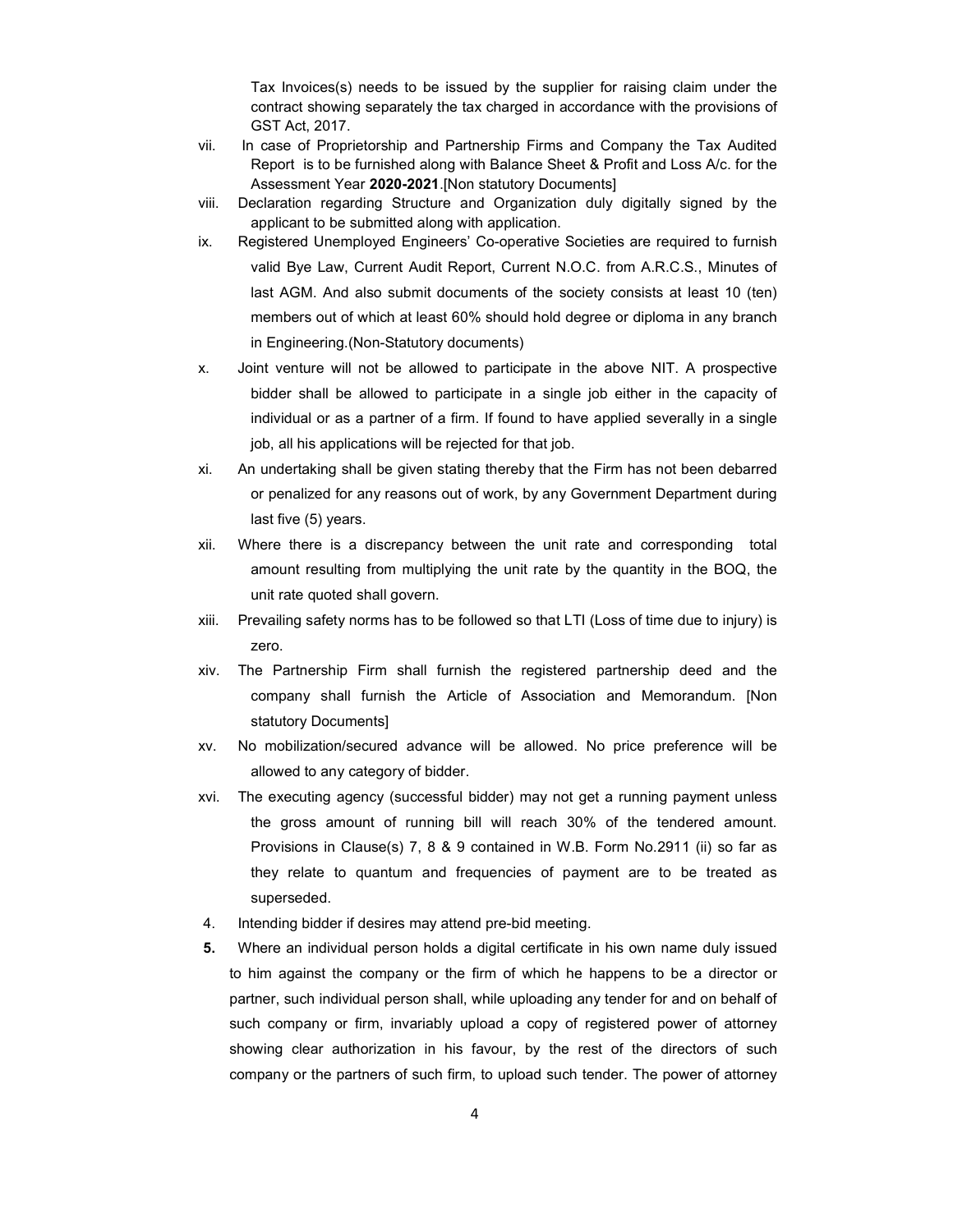shall have to be registered in accordance with the provisions of the **Registration** Act, 1908.

- 6. The prospective tenderer shall establish field testing laboratory equipped with requisite instruments and technical staff according to the requirements of works to be executed at his own cost.
- 7. Apropos Finance Department, Audit Branch, GoWB's Memorandum No.4905- F(Y) dt.17.09.2014, it has now become mandatory to make payment through Electronic Mode (e-Payment) directly to Contractor's account. All Bank details are to be submitted by the Executing Agency so that payment can be made online to his Bank Account.
- 8. No mobilization / secured advance will be allowed.
- 9. All materials such as cement, steel which are required for the proposed scheme as mentioned including cement, steel shall be of specified grade and approved brand in conformity with relevant code of practice (latest revision) and manufactured accordingly and shall be procured and supplied by the agency at their own cost including all taxes. Authenticated evidence for purchase of cement and steel are to be submitted alongwith challan and test certificates. In the event of further testing opted by the E-I-C then such testing from any Govt. approved testing laboratory shall have to be conducted by the agency at their own cost.
- 10. Steel materials procure & supply by the contractor shall be of TOR steel rod / HYSD / TMT Bar of Fe415. Fe500, Fe550/550D grade (The grade to be decided by the E-I-C or as per instruction reflected on the approved drawing of this department or as stipulated in the departmental priced schedule of rates.
- 11. Cement procurement and supply by the contractor shall be of Ordinary Portland Cement 53 grade, 43 grade conforming (IS 8112) or PPC/PSC (The grade to be decided by the E-I-C or as per instruction reflected on the approved drawing of this department or as stipulated in the departmental priced schedule of rates.
- 12. The Contractor shall also abide by the provision of the child labour (Prohibition and regulation Act.1986). No labour below the specified age (as per G.O.) shall be employed on the work.
- 13. Intending bidder may submit/ produce original documents as specified in Sl. No.18 "Important Information , Date and Time Schedule" Sub No.7, either at "West Bengal Industrial Infrastructure Corporation, Plot No.-10, Block-DJ, Sector-II, Salt Lake City, Kolkata-700091"
- 14. Constructional Labour Welfare Cess @ 1( one) % of cost of construction will be deducted from every Bill of the selected agency, Vat, Royalty & all other statutory Levy/Cess will have to be borne by the contractor & the rate in the schedule of rates is inclusive of all such taxes and cess as stated above.
- 15. In connection with the work of value up to Rs.100 lakh Arbitration will not be allowed. The Clause No. 25 of WBIIDC Form No. 1 is to be considered in this regard.
- 16. In no case permission will be accorded to any firm for more than 1 (one) job.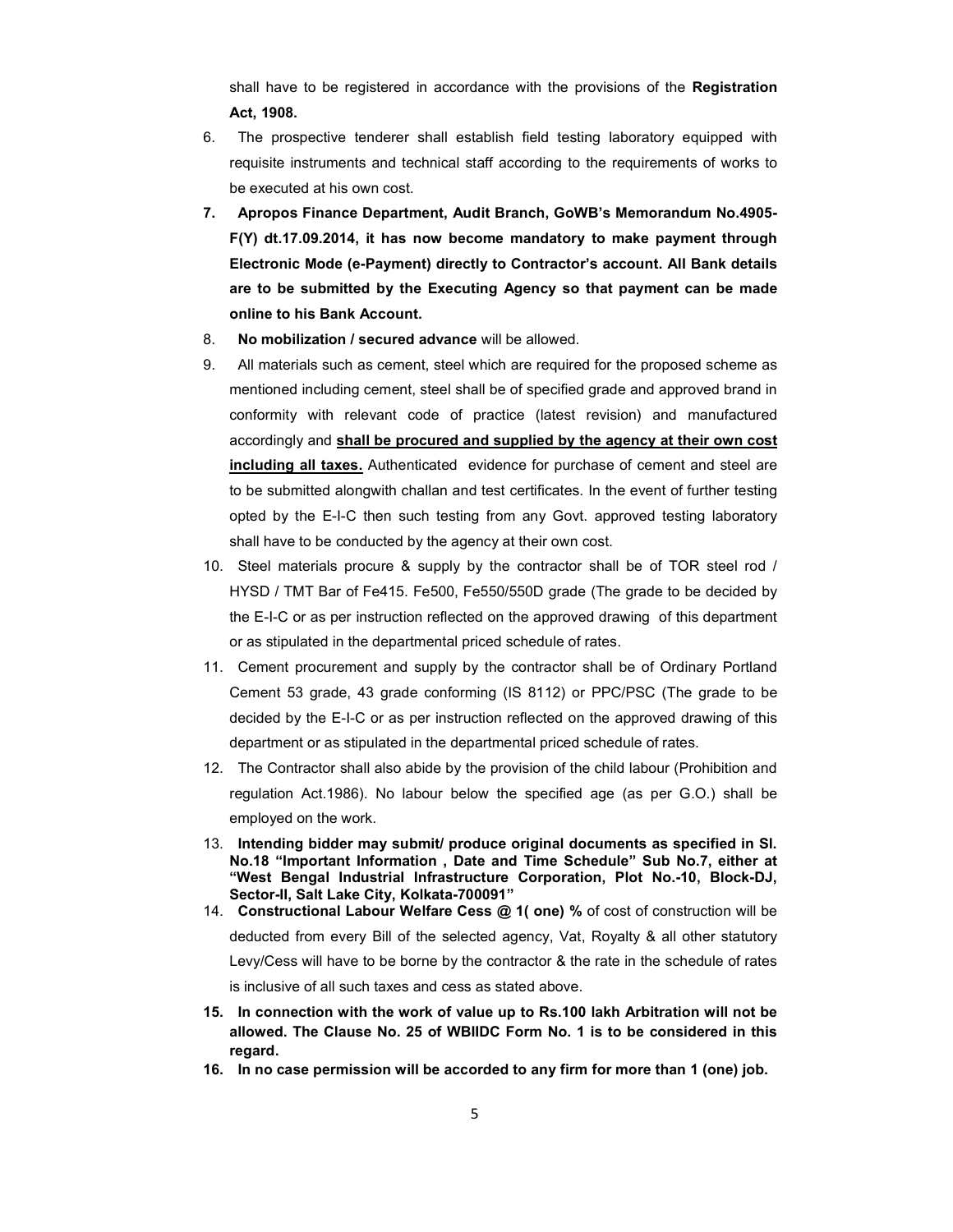17. Bids shall remain valid for a period not less than 120 (One hundred twenty) days after the dead line date for Financial Bid / Sealed Bid submission. Bid valid for a shorter period shall be rejected by the Superintending Engineer, WBIIDC as nonresponsive. If the bidder withdraws the bid during the period of bid validity the earnest money as deposited will be forfeited forthwith without assigning any reason thereof.

## 18. Important information

## Date & Time Schedule

| $\overline{\mathsf{SI}}$ .<br>No. | <b>Particulars</b>                                                                                                                                                                                                                                                                                                                                                                                                                                                                                                                                                                                                                                                                                                                                                                                                                                                                                    | Date & Time                                                                                                                                                                                                                |  |  |  |
|-----------------------------------|-------------------------------------------------------------------------------------------------------------------------------------------------------------------------------------------------------------------------------------------------------------------------------------------------------------------------------------------------------------------------------------------------------------------------------------------------------------------------------------------------------------------------------------------------------------------------------------------------------------------------------------------------------------------------------------------------------------------------------------------------------------------------------------------------------------------------------------------------------------------------------------------------------|----------------------------------------------------------------------------------------------------------------------------------------------------------------------------------------------------------------------------|--|--|--|
| $\mathbf{1}$ .                    | Date of uploading of N.I.T. Documents (online)<br>(Publishing Date)                                                                                                                                                                                                                                                                                                                                                                                                                                                                                                                                                                                                                                                                                                                                                                                                                                   | 09.08.2021                                                                                                                                                                                                                 |  |  |  |
| 2.                                | Date of Pre-Bid Meeting                                                                                                                                                                                                                                                                                                                                                                                                                                                                                                                                                                                                                                                                                                                                                                                                                                                                               | 13.08.2021 up to 03.00 p.m.                                                                                                                                                                                                |  |  |  |
| 3.                                | Documents download / sell start date (Online)                                                                                                                                                                                                                                                                                                                                                                                                                                                                                                                                                                                                                                                                                                                                                                                                                                                         | 09.08.2021 at 04.00 p.m.                                                                                                                                                                                                   |  |  |  |
| 4.                                | Documents download / sell end date (Online)                                                                                                                                                                                                                                                                                                                                                                                                                                                                                                                                                                                                                                                                                                                                                                                                                                                           | 23.08.2021 at 05.00 p.m.                                                                                                                                                                                                   |  |  |  |
| $\overline{5}$ .                  | Bid submission start date (Online)                                                                                                                                                                                                                                                                                                                                                                                                                                                                                                                                                                                                                                                                                                                                                                                                                                                                    | 10.08.2021 at 05.00 p.m.                                                                                                                                                                                                   |  |  |  |
| 6.                                | Bid Submission closing date (Online)                                                                                                                                                                                                                                                                                                                                                                                                                                                                                                                                                                                                                                                                                                                                                                                                                                                                  | 23.08.2021 at 05.00 p.m.                                                                                                                                                                                                   |  |  |  |
| 7.                                | Date of submission of intimation of deposition of the<br>cost of Tender Documents and Earnest Money<br>deposit and verification from original copies for i)<br>Completion certificate with work order, ii) P.Tax<br>registration certificate and current P. Tax deposit<br>challan, iii) PAN Card, iv) Income Tax Return for<br>assessment year 2020-2021, v) Tax Audited Report<br>for assessment year 2020-2021, vi) Goods and<br>Services Taxpayer Identification Number (GSTIN)<br>under GST Act, 2017, vii) partnership deed/<br>company's article of association and memorandum,<br>viii) for registered unemployed engineers' co-<br>operative society- bye law, current audit report,<br>current N.O.C. from A.R.C.S. etc., ix)<br>prequalification application(sec-B, form-I), x)<br>structure & organization (section-B, form-III) and<br>experience profile (section-B, form-V) (Off line) | 24.08.2021 and 25.08.2021 (From<br>10.30 a.m. to 05.00 p.m.)<br>$AT -$<br>a) West Bengal Industrial Infrastructure<br>Development Corporation, Plot No.-10,<br>Block-DJ, Sector-II, Salt Lake<br>City,<br>Kolkata-700 091. |  |  |  |
| 8.                                | Bid opening date for Technical Proposals (Online)                                                                                                                                                                                                                                                                                                                                                                                                                                                                                                                                                                                                                                                                                                                                                                                                                                                     | 26.08.2021 after 10.30 a.m.                                                                                                                                                                                                |  |  |  |
| 9.                                | Date & Place for opening of Financial Proposal<br>(Online)                                                                                                                                                                                                                                                                                                                                                                                                                                                                                                                                                                                                                                                                                                                                                                                                                                            | To be notified during uploading of<br><b>Technical Evaluation Sheet of Bidders</b>                                                                                                                                         |  |  |  |
| 10.                               | Date of uploading of list of bidders along with the<br>offer rates through (online)                                                                                                                                                                                                                                                                                                                                                                                                                                                                                                                                                                                                                                                                                                                                                                                                                   | Within 5 (Five) working days after<br>opening of Financial Proposal                                                                                                                                                        |  |  |  |
|                                   | Also if necessary for further negotiation through<br>offline for final rate                                                                                                                                                                                                                                                                                                                                                                                                                                                                                                                                                                                                                                                                                                                                                                                                                           | If required, will be notified within 3<br>(Three) working days after<br>uploading the offered rates of Bidders                                                                                                             |  |  |  |

## LOCATION OF CRITICAL EVENTT

Bid opening Place (including Pre-Bid Meeting) West Bengal Industrial Infrastructure Development Corporation Plot No.-10, Block-DJ, Sector-II, Salt Lake City,Kolkata-700 091

 $\overline{\phantom{a}}$ 

г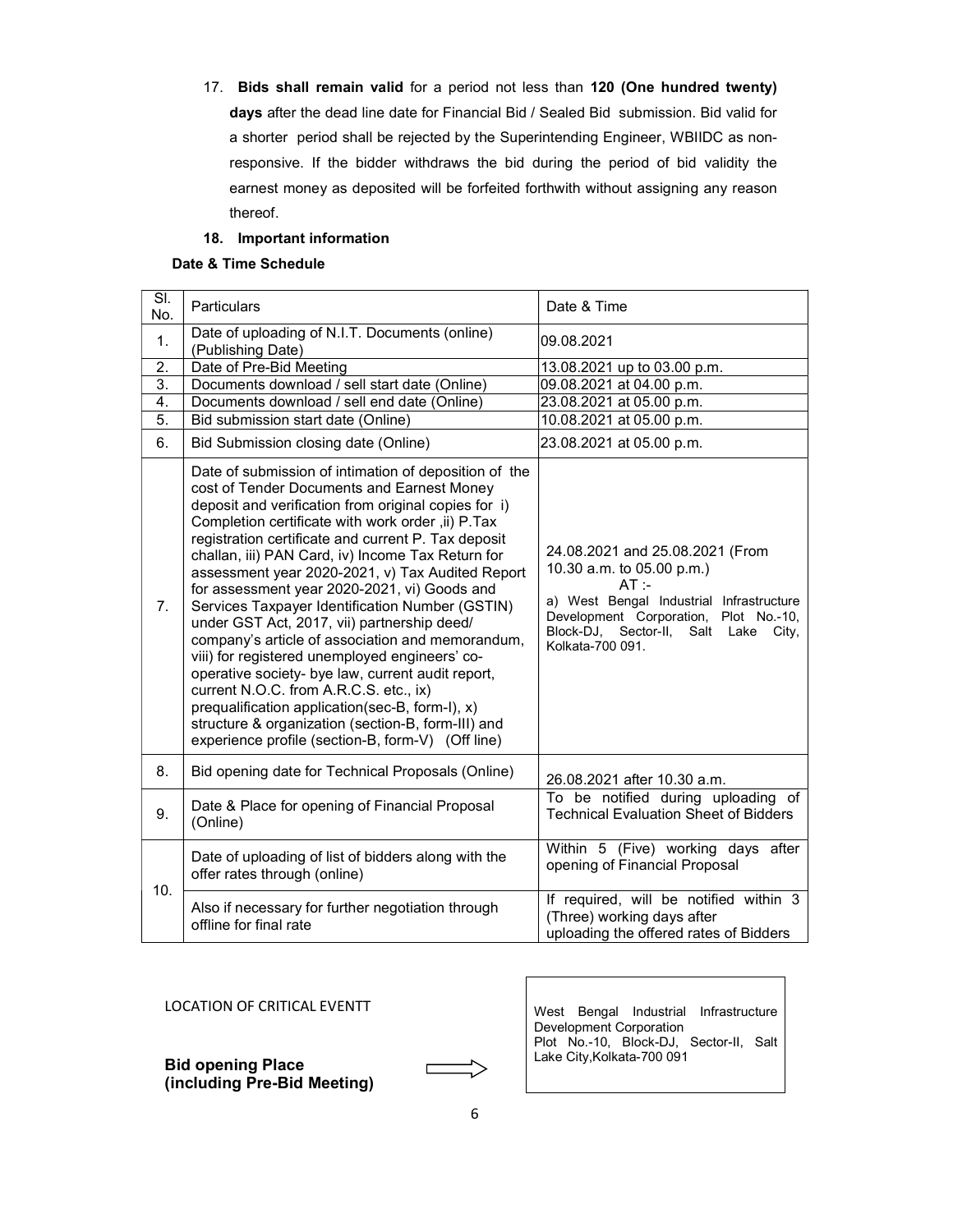#### 19. viii) PLANTS AND MACHINERIES ;

Requisite equipment peripherals and software along with skilled personnel to fulfill the Scope of work.

- 20. Price preference will not be allowed in this NIe-T.
- 21. The Agency will be liable to maintain the work at working portion at the appropriate service level to the satisfaction of the Engineer-in-Charge at his own cost from the date of completion of the work. If any defect/ damage is found during the period as mentioned above contractor shall make the same good at his own cost expense to the specification at par with instant project work. Failure to do so, penal action against the Agency will be imposed by the Department as deem fit. The Agency will have to quote his rate considering the above aspect.
- 22. All Bidders are requested to present in the Office of the West Bengal Industrial Infrastructure Development Corporation during pre-bid meeting, opening the financial bid and provide signature with seal. The Superintending Engineer, West Bengal Industrial Infrastructure Development Corporation, may call Open Bid / Seal Bid after opening of the said bid or at any later date to obtain the suitable rate further, if it is required. No objection in this respect will be entertained raised by any Bidder who will present during opening of bid, or from any Bidder who will absent at the time of opening of Financial Bid. No informal tenderer will be entertained in the Bid further.
- 23. Site of work and necessary drawings may be handed over to the agency phase wise. No claim in this regards will be entertained.
- 24. Earnest Money: The Bidder has to compulsorily deposit amount of Earnest Money being Rs.20, 000.00 for the work. This clause is also applicable for all categories of applicants. Bid submitted without earnest money be summarily rejected. This earnest money will be converted to security deposit for successful bidder. From progressive bill/s balance amount will be deducted, so that total security deposit amount will be 3% of value of work executed. Combined SOR 2017 of PWD (WB) { Vol.I, II & III} w.e.f. 01.11.2017 and latest edition of the book of name "specification for Road and Bridge Works' of the M.O.R.T. & H., Surface Transport (Roads Wing), Government of India, published by Indian Roads Congress, New Delhi, for the specification of various works shall deem to constitute a part of contract under this NIT.
- 25. The Bidder, at his own responsibility and risk is encouraged to visit and examine the site of works and its Surroundings and obtain all information that may be necessary for preparing the Bid and entering into a contract for the work as mentioned in the Notice Inviting e-Tender, before submitting offer with full satisfaction. The cost of visiting the site shall be at his/her own expense.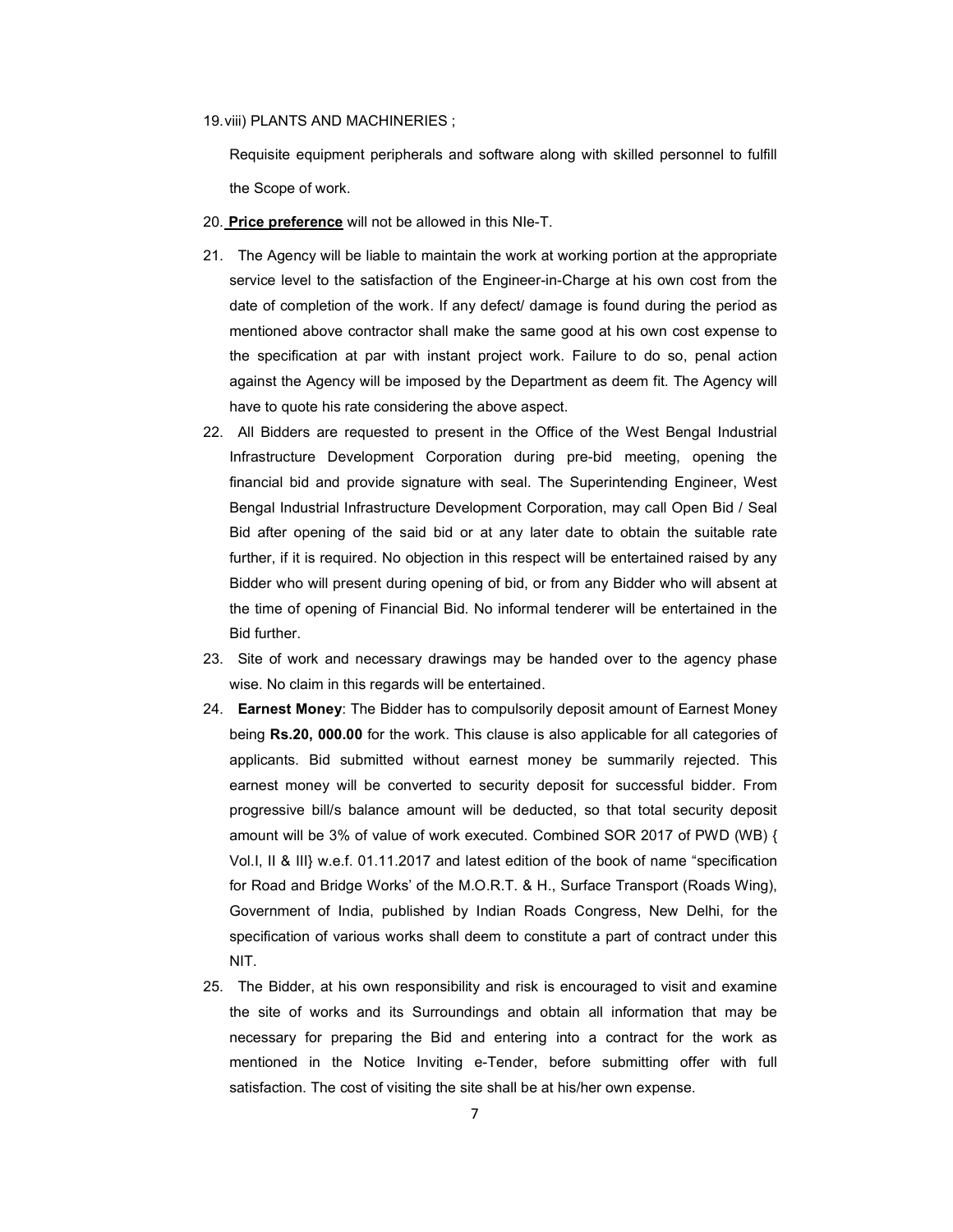- 26. The Bidder has to compulsorily deposit cost of Tender Document (Tender Fee). The intending Bidders shall clearly understand that whatever may be the outcome of the present invitation of Bids no cost of tender documents shall be reimbursable by the West Bengal Industrial Infrastructure Development Corporation. The Superintending Engineer/ Tender Committee, West Bengal Industrial Infrastructure Development Corporation reserves the right to reject any application for purchasing Bid Documents and to accept or reject any offer without assigning any reason whatsoever and is not liable for any cost that might have incurred by any bidder at the stage of Bidding.
- 27. Refund of EMD: The Earnest Money of all the unsuccessful Tenderers, deposited online, shall be refunded in accordance with the Memorandum of Finance Department vide No. 3975-F(Y) dated 28th July, 2016 (Refer: "Annexure-I in Bidders guide line").
- 28. Prospective applicants are advised to note carefully the minimum qualification criteria as mentioned in 'Instructions to Bidders' before tendering the bids.
- 29. Conditional/ Incomplete tender will not be accepted under any circumstances.
- 30. The intending tenderers are required to quote the rate on line.
- 31. Contractor shall have to comply with the provisions of (a) the Contract Labour (Regulation Abolition) Act. 1970 (b) Apprentice Act. 1961 and (c) Minimum Wages Act. 1948 of the notification thereof or any other laws relating there to and the rules made and order issued there under from time to time.
- 32. Rates: As quoted in schedule of work in the tender document.
- 33. In case of ascertaining authority of intending bidders at any stage of tender process or execution of work, necessary registered irrevocable power of attorney is to be produced as and when asked for by the Tender Inviting & Accepting Authority / Engineer -in-Charge.
- 34. During the scrutiny, if it comes to the notice to tender inviting authority that the credential or any other paper found incorrect/ manufactured/ fabricated, that bidder would not allowed to participate in the tender and that application will be out rightly rejected without any prejudice. The Superintending Engineer, West Bengal Industrial Infrastructure Corporation reserves the right to cancel the N.I.T. due to unavoidable circumstances without assigning any reason, whatsoever, to the bidders and no claim in this respect will be entertained.
- 35. In case if there be any objection regarding pre qualifying the Agency that should be lodged to the Superintending Engineer, West Bengal Industrial Infrastructure Corporation. within 2 days (48 Hours) from the date of publication of list of qualified agencies and beyond that time schedule no objection will be entertained by the .Superintending Engineer, West Bengal Industrial Infrastructure Corporation.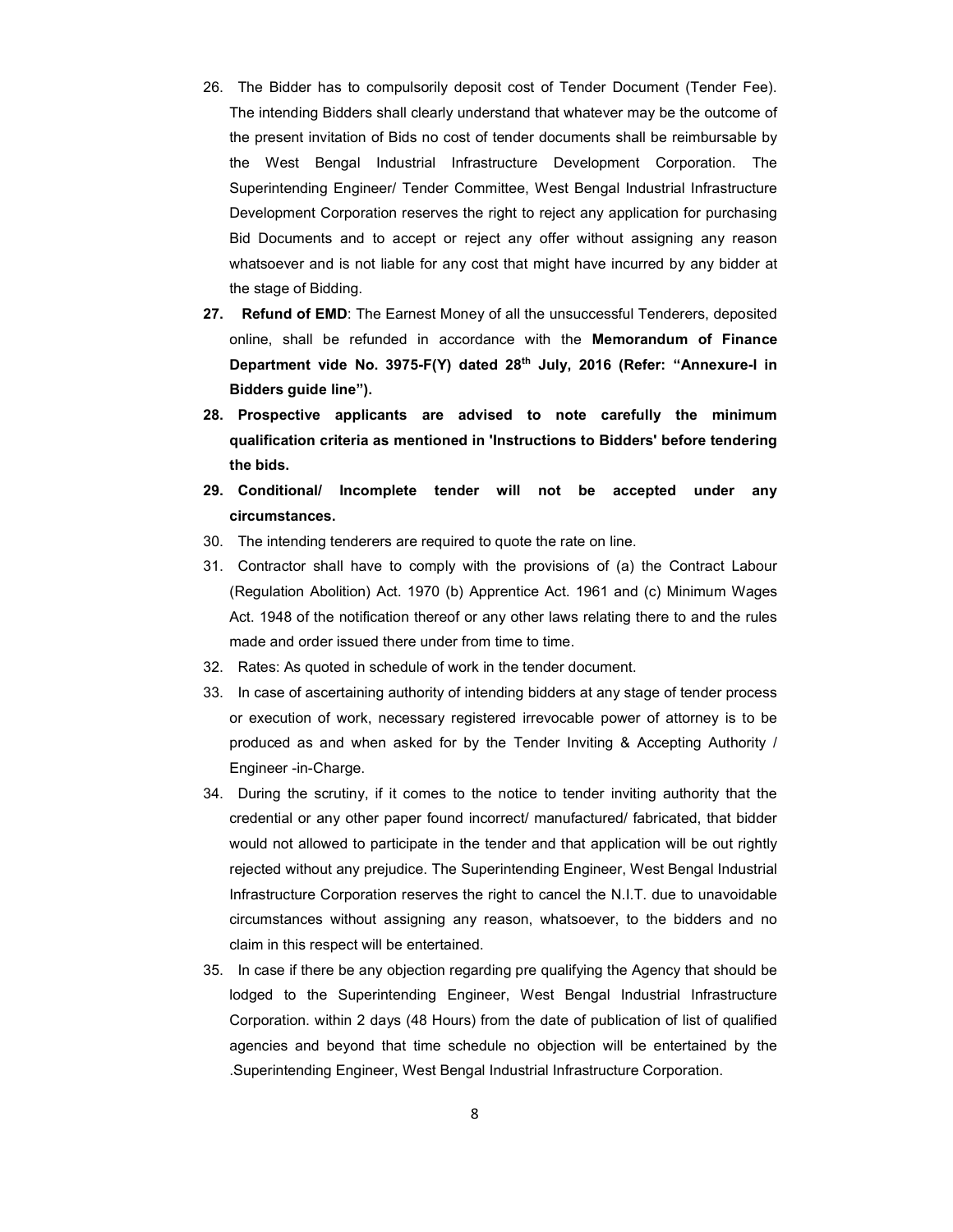- 36. Before issuance of the WORK ORDER, the tender inviting authority may verify the credential and other documents of the lowest tenderer (L1) if necessary. After verification if it is found that the documents submitted by the lowest tenderer is either manufactured or false in that case work order will not be issued in favour of the said Tenderer under any circumstances and the Earnest Money deposited by the bidder will be forfeited by the Tender Inviting Authority without assigning any reason thereof.
- 37. If any discrepancy arises between two similar clauses on different notification, the clause as stated in later notification will supersede former one in following sequence.
	- **NIT** WBIIDC Form No.1 General Conditions of Contract EMD Details BOQ Special Terms and Conditions and Specifications. Instruction to the bidders Annexure-1 Technical Bid Financial Bid

#### 38. Qualification criteria

The tender inviting & Accepting Authority will determine the eligibility of each bidder, the bidders shall have to meet all the minimum criteria regarding.

- a. Financial Capacity
- b. Technical Capability comprising of personnel & equipment capability
- c. Experience / Credential

The eligibility of a bidder will be ascertained on the basis of the digitally signed documents in support of the minimum criteria as mentioned in a, b, c above. If any document submitted by a bidder, is either manufactured or false, in such cases the eligibility of the bidder/tenderer will be out rightly rejected at any stage without any prejudice.

39. The successful bidder has to submit the detailed work programme i.e. Bar Chart to the Engineer-in-Charge.

## 40.Computerised Measurement Books (CMB's) and Bills to be submitted by the contractor:

## Application and format of the Computerised M.B.

The conventional Measurement Books shall be replaced by a bound volume of computerised measurements to be furnished by the contractor, duly machine numbered for the pages, and with an MB number given by the Division Office. The pages of these Measurement Books shall be of A-4 size. All these Measurement Books belonging to a Division shall be serially numbered, and a record of these Computerised Measurement Books shall be maintained in a separate Register in prescribed format. The same format as in existing Measurement Books shall be used for the Computerised Measurement Books. The measurements shall be carried forward from the previous recorded measurements as per the existing procedure.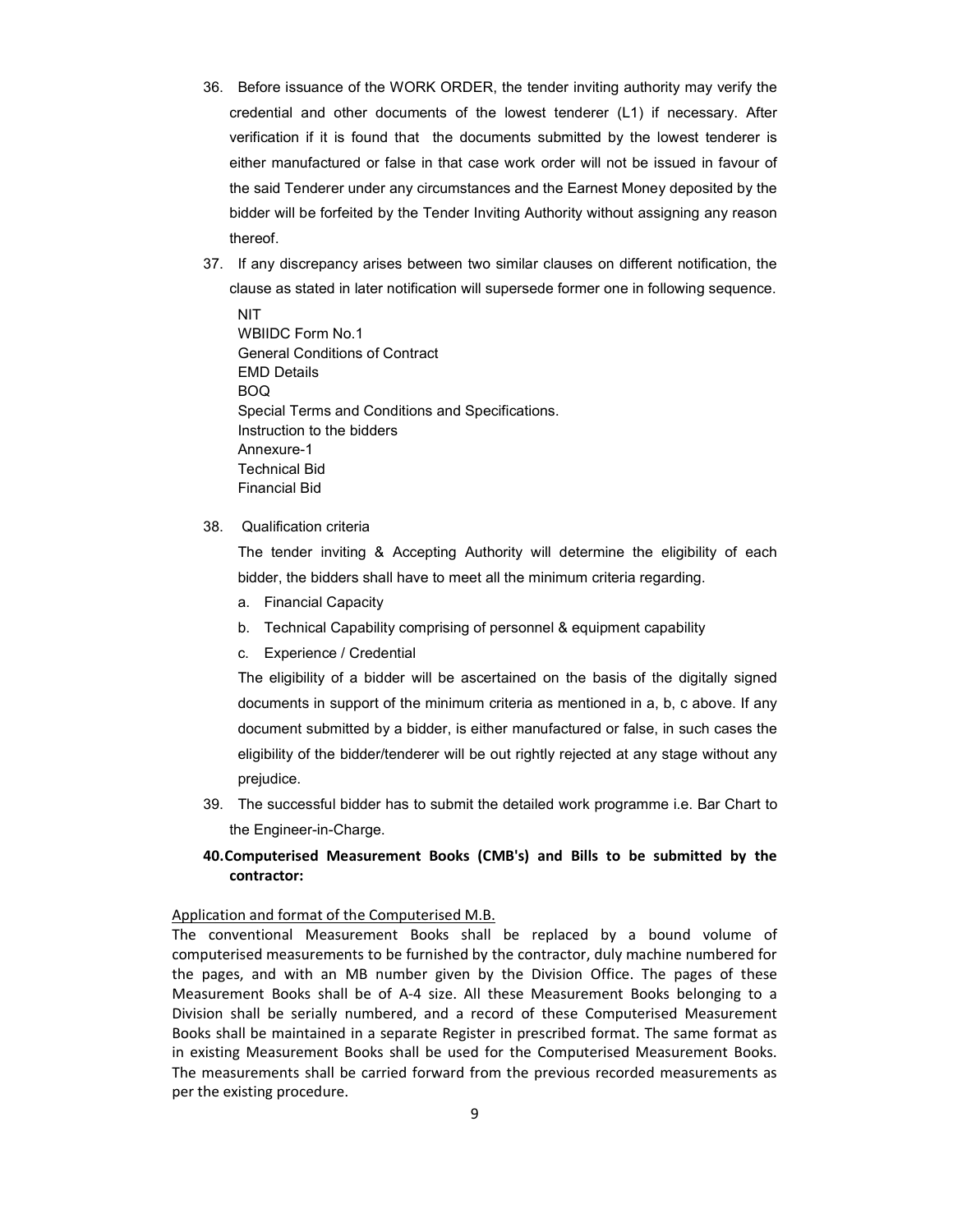#### Mode of measurements

The measurements shall be recorded and entered in computerised format in the first instance by the contractor, and a hard copy shall be submitted to the Department. All entries shall be made exactly as per the existing procedure. These measurements shall then be 100% checked by the Sub Assistant Engineer. If Sub Assistant Engineer is not available, the Assistant Engineer shall perform 100% check of the measurements. The contractor shall incorporate all such changes or corrections, as may be done during these checks, to his draft computerised measurements, and submit to the department the corrected computerized measurements in the form of a book, duly hard bound on the lines of the conventional Measurement Books now in use, and with its pages machine numbered. The Assistant Engineer and the Executive Engineer shall test check these computerised measurements as per the existing instructions. This book shall be treated as a Computerised Measurement Book. The Sub Assistant Engineer, Assistant Engineer and the Executive Engineer shall record the necessary certificates for their checks and test checks as per the existing procedure in this Computerised Measurement Book. The Computerised Measurement Book shall be allotted a serial number as per the Register of Computerised Measurement Books.

#### Cutting or over-writing in the computerised M.B. not allowed

- The Computerized Measurement Book given by the contractor, duly bound, with its pages machine numbered, shall have no cutting or over-writing.
- It is the responsibility of the Junior Engineer or the Assistant Engineer as the case may be to ensure that the checks and test checks done by them in the initial draft measurements are correctly incorporated in the Computerized Measurement Book before they record their certificates.
- In case of any error, the Computerised Measurement Book shall be cancelled, and the contractor shall re-submit a fresh Computerized Measurement Book. This should be done before the corresponding computerised bill is submitted to the Division for payment.
- The contractor shall submit soft and as many hard copies of Computerised Measurement Books as may be required, for the purpose of reference and record in the various offices of the department.
- 41. The contractor undertakes to have the site clean, free from all surplus materials, rubbish etc. up to the satisfaction of the Engineer-in-Charge. All surplus materials, rubbish, etc. will have to be removed to the places fixed by the Engineer-in-Charge and nothing extra will be paid in this score.
- 42. If any documents/Formats/B.O.Q. are found in altered/Tempered shape other than the shape uploaded in the web portal of P.W.D. their participation in the tender will be treated as cancelled and participation in other tender in future may not be considered too.

# 43. Debarment of Contractor, Supplier and Consultant participating for works under WBIIDC

Penal measures of suspension and debarment will be imposed upon the suppliers, contractors and consultants who are participating in the tender process as well as selected for execution of public works for their false declaration of forgery or falsification of records submitted or failure to execute committed contract or for their